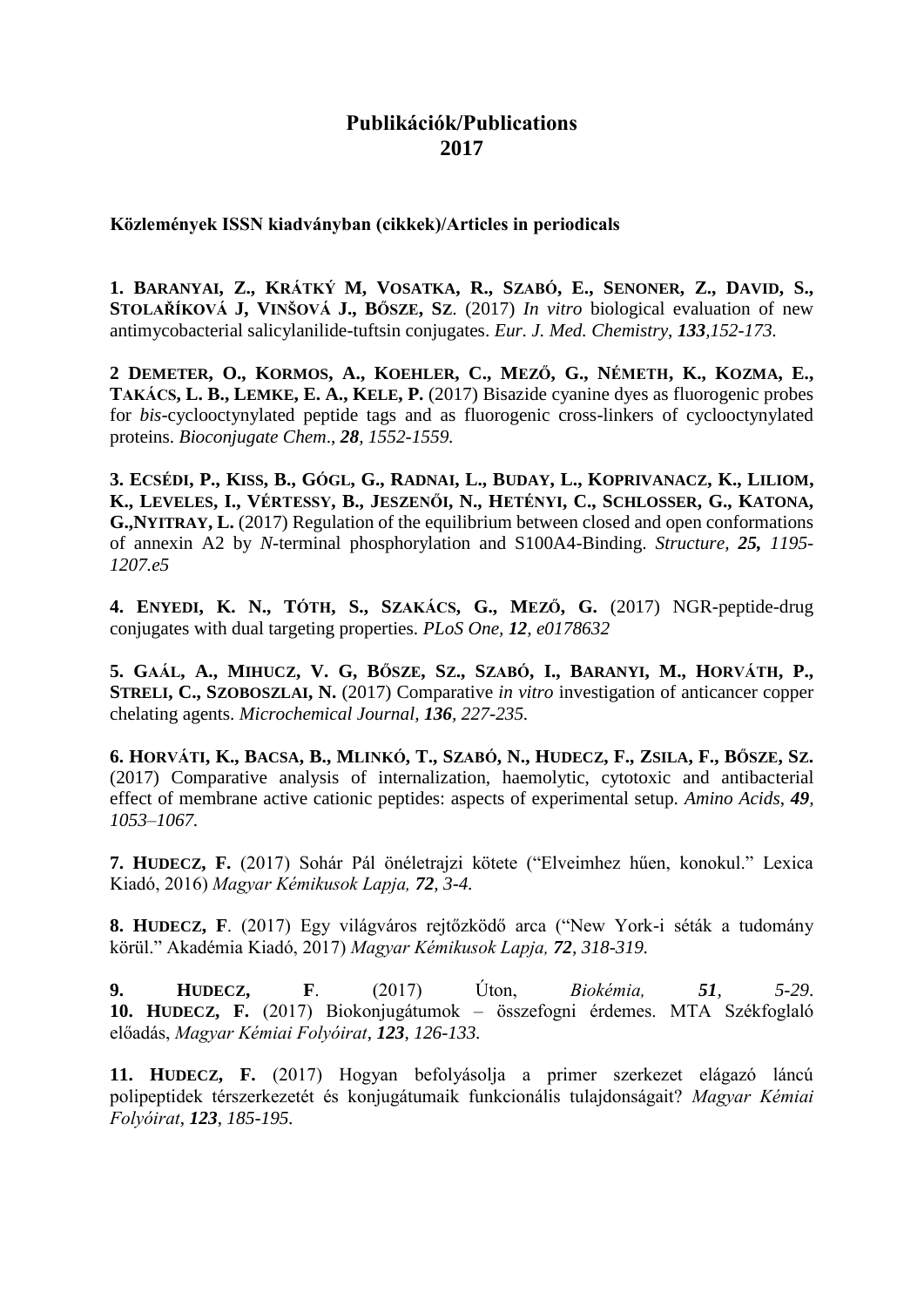**12. JERNEI, T., BŐSZE, SZ., SZABÓ, R., HUDECZ, F., MAJRIK, K., CSÁMPAI, A.** (2017) *N*Ferrocenylpyridazinones and new organic analogues: synthesis, cyclic voltametry, DFT analysis and *in vitro* antiproliferative activity associated with ROS-generation. *Tetrahedron, 73, 6181-6192.*

**13. KASZA, G., KALI, G., DOMJÁN, A., PETHŐ, L., SZARKA, G., IVÁN, B.** (2017) Synthesis of well-defined phthalimide monofunctional hyperbranched polyglycerols and its transformation to various conjugation relevant functionalities. *Macromolecules, 50, 3078- 3088.*

**14. KRÁTKÝ, M., BŐSZE, S., BARANYAI, Z., STOLAŘÍKOVÁ, J., VINŠOVÁ, J.** (2017) Synthesis and biological evolution of hydrazones derived from 4- (trifluoromethyl)benzohydrazide. *Bioorg. Med. Chem. Lett*., *27, 5185-5189.*

**15. MEZŐ, G., KISS, K., BIRI-KOVÁCS, B., OLÁHNÉ SZABÓ, R.** (2017) Személyre szabott rákgyógyítás. *Természet Világa, 148,* 386-389.

**16. MURÁNYI, J., VARGA, A., GURBI, B., GYULAVÁRI, P., MEZŐ, G., VÁNTUS, T.** (2017) *In vitro* imaging and quantification of the drug targeting efficiency of fluorescently labelled GnRH analogues. *J. Vis. Exp., 121, 1-9.*

**17. OROSZ, Á., BŐSZE, S., MEZŐ, G., SZABÓ, I., HERÉNYI, L., CSÍK, G.** (2017) Oligoand polypeptide conjugates of cationic porphyrins: binding, cellular uptake, and cellular localization. *Amino Acids*, *49, 1263-1276.*

**18. PÉTER, B., BŐSZE, S., HORVÁTH, R.** (2017) Biophysical characteristics of proteins and living cells exposed to the green tea polyphenol epigallocatechin-3-gallate (EGCg): review of recent advances from molecular mechanisms to nanomedicine and clinical trials. *Eur. Biophys Journal*, *46, 1-24.*

**19. PÉTER, B., FARKAS, E., FORGACS, E., SAFTICS, A., KOVACS, B., KURUNCZI, S., SZÉKÁCS, I., CSÁMPAI, A., BŐSZE, SZ., HORVÁTH, R.** (2017) Green tea polyphenol tailors cell adhesivity of RGD displaying surfaces: multicomponent models monitored optically. *Scientific Reports*, *7, 42220.*

**20. PODOLSKI-RENIĆ, A., BŐSZE, SZ., DINIĆ, J., KOCSIS, L., HUDECZ, F., CSÁMPAI A., PEŠIĆ,, M.** (2017) Ferrocene - cinchona hybrids with triazolyl-chalcone linker act as prooxidants and sensitize human cancer cell lines to paclitaxel. *Metallomics, 9, 1132-1141.*

**21. SEBESTYÉN, M., SZABÓ, R., KŐHIDAI, L., PÁLLINGER, É., MEZŐ, G., KÓCZÁN, GY., HUDECZ, F.** (2017) Synthesis, conformation and cytotoxicity of new, branched polymeric polypeptides containing hydrophobic amino acid or arginine moiety. *Structural Chemistry*, *28, 527-536.*

**22. SZABÓ, R., SEBESTYÉN, M., KÓCZÁN, GY., OROSZ, Á., MEZŐ, G., HUDECZ, F.** (2017) Cellular uptake mechanism of cationic branched polypeptides with poly[L-Lys] backbone. *ACS Combinatorial Science*, *19, 246-254.*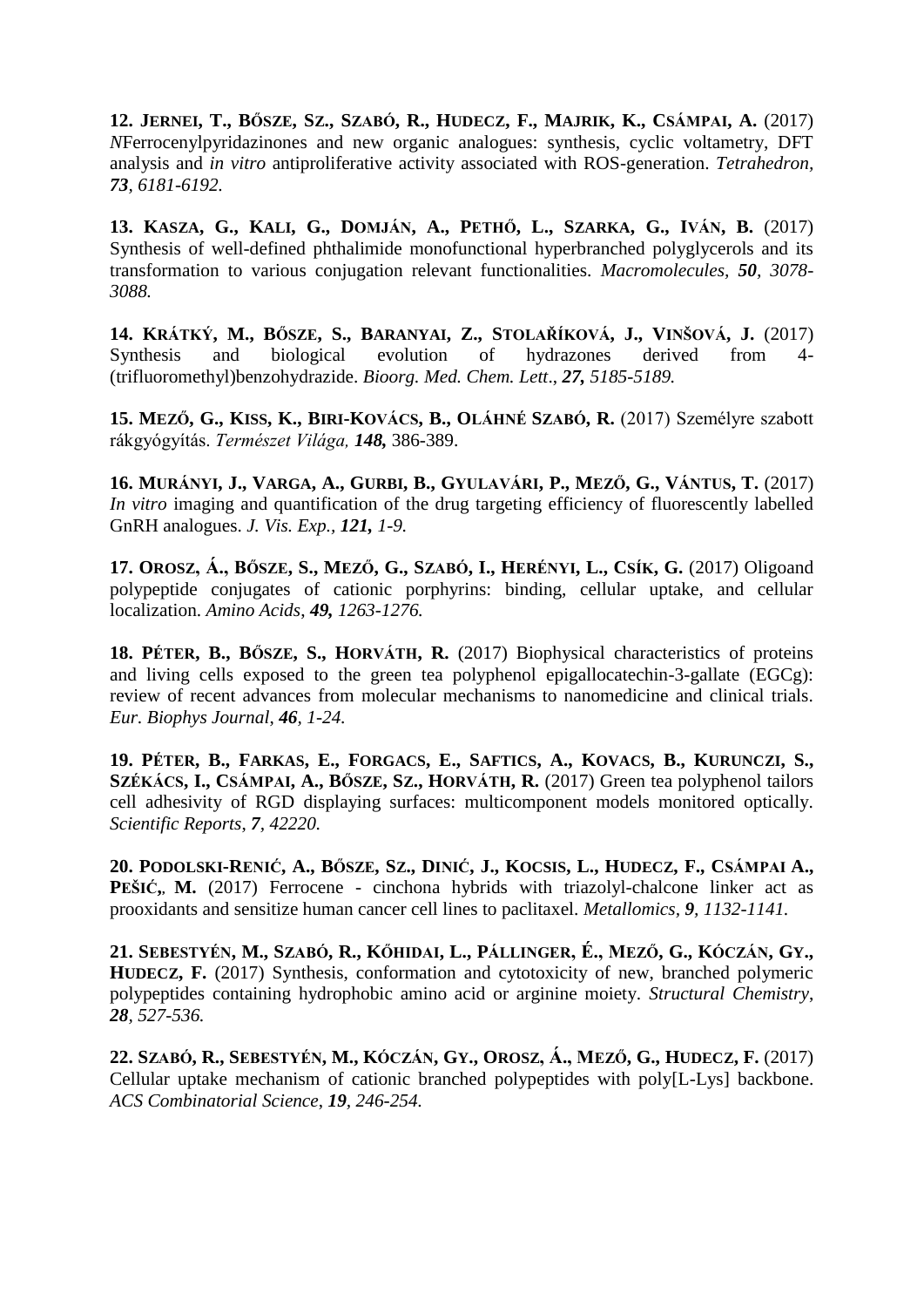**23. TROJNÁR, E., JÓZSI, M., URAY, K., CSUKA, D., SZILÁGYI, Á., MILOSEVIC, D., STOJANOVIĆ, V.D., SPASOJEVIĆ, B., RUSAI, K., MÜLLER, T., ARBEITER, K., KELEN, K., A.J., REUSZ, G.S., HYVÄRINEN, S., JOKIRANTA, T.S., PROHÁSZKA, Z.** (2017) Analysis of linear antibody epitopes on factor H and CFHR1 using sera of patients with autoimmune atypical hemolytic uremic syndrome. *Front Immunol. 8, 302,* DOI:10.3389/FIMMU.2017.00302.

**24. ZSILA, F., BŐSZE, S., HORVÁTI, K., SZIGYÁRTÓ, CS. I., BEKE-SOMFAI, T.** (2017) Drug and dye binding induced folding of the intrinsically disordered antimicrobial peptide CM15. *RSC Advances*, *7, 41091-41097.*

**25. SAFTICS, A., KURUNCZI, S., TÜRK, B., AGÓCS, E., KALAS, B., PETRIK, P., BŐSZE, S., HORVÁTH, R.** (2017) Drug and dye binding induced folding of the intrinsically disordered antimicrobial peptide CM15. RSC Advances, 7, 41091-41097.

## **Közlemények ISBN kiadványban (könyv, könyvrészlet)/Book chapters and conference proceedings**

**1. BÁNÓCZI, Z., TÓVÁRI, J., SZABÓ, I., REGENBACH, F.L., RANDELOVIC, I., KEGLEVICH, A., KEGLEVICH P., LENGYEL, ZS., GORKA-KERESKÉNYI, Á., SZÁNTAY, JR. CS., HAZAI, L., HUDECZ, F**. (2017) Increased antitumor activity of vindolin derivativeoctaarginine conjugates. *In: Proceedings of the 34th European Peptide Symposium, (Eds.:Beck-Sickinger, A.,Mörl, K., Bellmann-Sickert, K., Els-Heindl, S., Diederichsen, U.), European Peptide Society, Leipzig, Germany, pp. 91-92.*

**2. DÓKUS, E. L. SZABÓ, I., BŐSZE, SZ., HUDECZ, F., BÁNÓCZI, Z.** (2017) New oligoarginine derived cell-penetrating peptides: cellular-uptake and *in vitro* cytotoxicity. *In: Proceedings of the 34th European Peptide Symposium, (Eds.: Beck-Sickinger, A.,Mörl, K., Bellmann-Sickert, K., Els-Heindl, S., Diederichsen, U.), European Peptide Society, Leipzig, Germany, pp. 93-94.*

**3. ENYEDI, K.N., TÓTH, SZ., SZAKÁCS, G., MEZŐ, G.** (2017) Structure-antitumor activity relationship of NGR-peptide-drug conjugates. *In: Proceedings of the 34th European Peptide Symposium, (Eds.: Beck-Sickinger, A.,Mörl, K., Bellmann-Sickert, K., Els-Heindl, S., Diederichsen, U.), European Peptide Society, Leipzig, Germany, pp. 141.*

**4. HUDECZ, F.** (2017) Peptides as bioconjugation partners for cellular targeting: design, synthesis and functional properties. *In: Proceedings of the 34th European Peptide Symposium, (Eds.: Beck-Sickinger, A., Mörl, K., Bellmann-Sickert, K., Els-Heindl, S., Diederichsen, U.), European Peptide Society, Leipzig, Germany, pp. 34-35.*

**5. KISS, K., SZABÓ, R., MEZŐ, G.** (2017) Modification of peptide sequence selected for HT-29 colon cancer cell line by phage display to increase the anti-tumour activity of conjugates developed for targeted tumour therapy. *In: Proceedings of the 34th European Peptide Symposium, (Eds.: Beck-Sickinger, A., Mörl, K., Bellmann-Sickert, K., Els-Heindl, S., Diederichsen, U.), European Peptide Society, Leipzig, Germany, pp. 152-153.*

**6. \*MEZŐ, G., NASSIMA, K., PETHŐ, L., MURÁNYI, J., BÖKÖNYI, GY., CSIK, G**. (2017) Protoporfirin tartalmú GnRH analógok tumorellenes hatásának vizsgálata fotodinamikus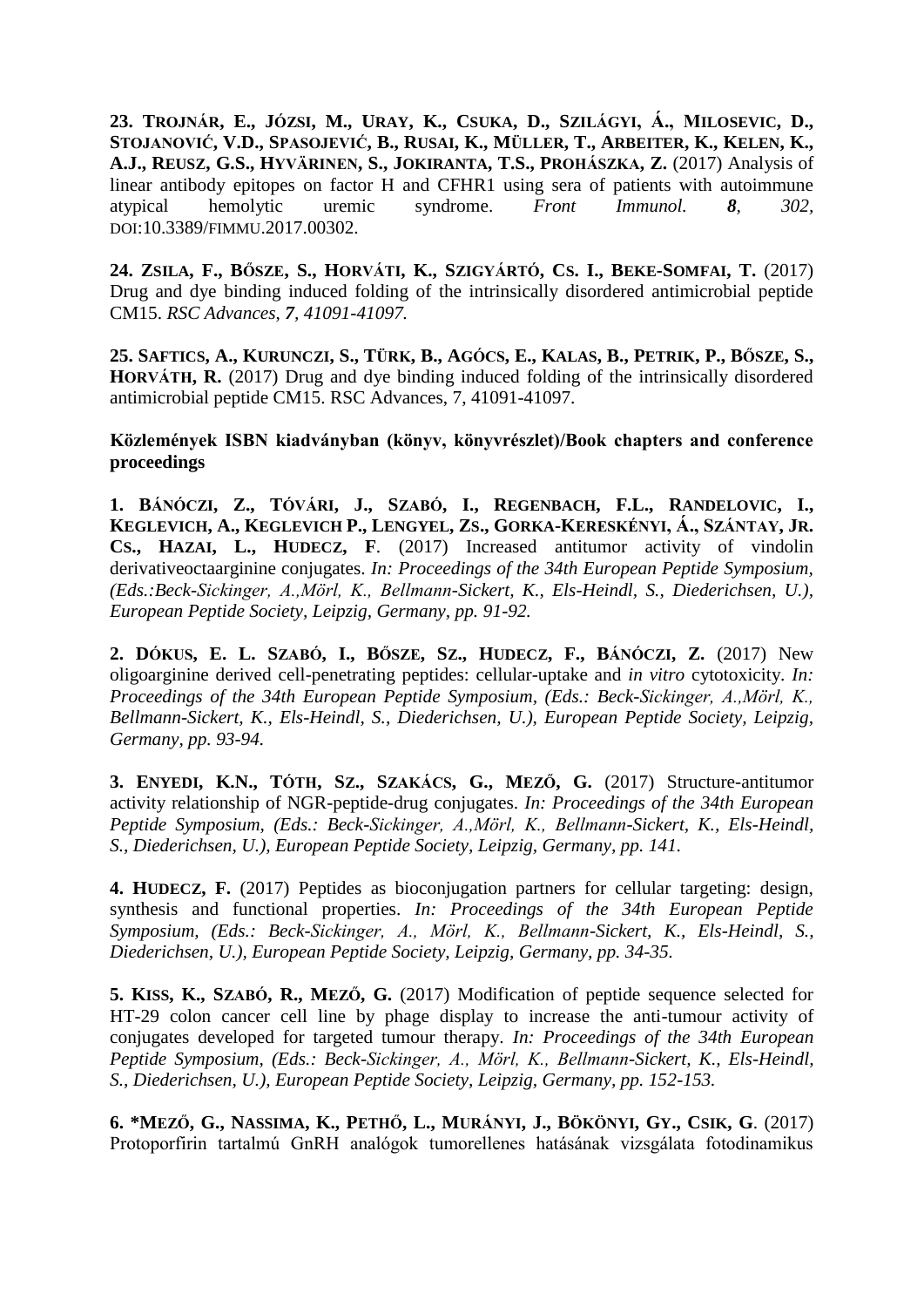terápiában. *In: Program és absztrakt könyv, Magyar Biofizikai Társaság XXVI. Kongresszusa, p.113.*

**7. \*OROSZ, Á., KISS, K., OLÁH-SZABÓ, R., BIRI-KOVÁCS, B., CSIK, G., MEZŐ, G**. (2017) Új daunorubicin-peptid konjugátumok sejtfelvétele és sejten belüli lokalizációja. *In: Program és absztrakt könyv, Magyar Biofizikai Társaság XXVI. Kongresszusa, p.118.*

**8. PETHŐ, L., KASZA, GY., LÁNG, O., LAJKÓ, E., IVÁN, B., KŐHIDAI, L., MEZŐ, G.** (2017) Synthesis and *in vitro* cytotoxic activity of EGF receptor targeting drug-peptidepolymer conjugates. *In: Proceedings of the 34th European Peptide Symposium, (Eds.: BeckSickinger, A., Mörl, K., Bellmann-Sickert, K., Els-Heindl, S., Diederichsen, U.), European Peptide Society, Leipzig, Germany, pp. 160-161.*

**9. \*SCHLOSSER, G., STECKEL, A., MAGYAR, A., NOGUEIRA, L., SERRE, G., DRAHOS, L., HUDECZ, F.** (2017) Comparison of high resolution MALDI and ESI ionization techniques for the identification of citrullination sites in fibrin. *In: Proceedings of the 11th Central and Eastern European Proteomic Conference (Eds.: Mudronova, D., Bhide, K., Munguria, J., Schusterova, P.), Kosice, Slovakia, p. 90.*

**10. SCHUSTER, S., BIRI, B., MEZŐ, G.** (2017) Influence of sequence modification in GnRH-III on the efficienty of tumour targeting. *In: Proceedings of the 34th European Peptide Symposium, (Eds.: Beck-Sickinger, A., Mörl, K., Bellmann-Sickert, K., Els-Heindl, S., Diederichsen, U.), European Peptide Society, Leipzig, Germany, pp. 167-168.*

**11. \*STECKEL, A., URAY, K., TURIÁK, L., HUDECZ, F., SCHLOSSER, G.** (2017) Fragmentation processes of citrulline containing peptides. *In: Proceedings of the 11th Central and Eastern European Proteomic Conference (Eds.: Mudronova, D., Bhide, K., Munguria, J., Schusterova, P.), Kosice, Slovakia, p. 95.*

**12. SZABÓ, R., SEBESTYÉN, M., KÓCZÁN, GY., HUDECZ, F.** (2017) Synthesis, cytotoxicity and cellular uptake of new, branched polymer conjugates containing hydrophobic amino acids or Arg and methotrexate. *In: Proceedings of the 34th European Peptide Symposium, (Eds.: Beck-Sickinger, A., Mörl, K., Bellmann-Sickert, K., Els-Heindl, S., Diederichsen, U.), European Peptide Society, Leipzig, Germany, pp. 98.*

**13. TRIPODI, A.A.P., RANDELOVIC, I., ENYEDI, K.N., TÓVÁRI, J., MEZŐ, G.** (2017) Development of novel cyclic RGD and NGR peptide drug-conjugates for tumor targeting. *Proceedings of the 34th European Peptide Symposium, (Eds.: Beck-Sickinger, A., Mörl, K., Bellmann-Sickert, K., Els-Heindl, S., Diederichsen, U.), European Peptide Society, Leipzig, Germany, pp. 171-172.*

## **Eladáskivonatok ISSN vagy ISBN kiadványban/Conference abstracts**

**1. SZARKA, E., ARADI, P., POZSGAY, J., VÉGH, L., MAGYAR, A., GYULAI, G., NAGY, GY., ROJKOVICH, B., KISS, É., HUDECZ, F., SÁRMAY, G.** Affinity purification and comparative biosensor analysis of citrulline peptide specific antibodies in rheumatoid arthritis. *Immunológiai Szemle, 9, 20.*

**2. UZONYI, B., CSINCSI, Á.I., MATOLA, A., URAY, K., POUW, R.B., WOUTERS, D., JÓZSI, M.** Analysis of the interaction of the human Factor H-related protein 3 with pentraxins. *Immunológiai Szemle 9, 51*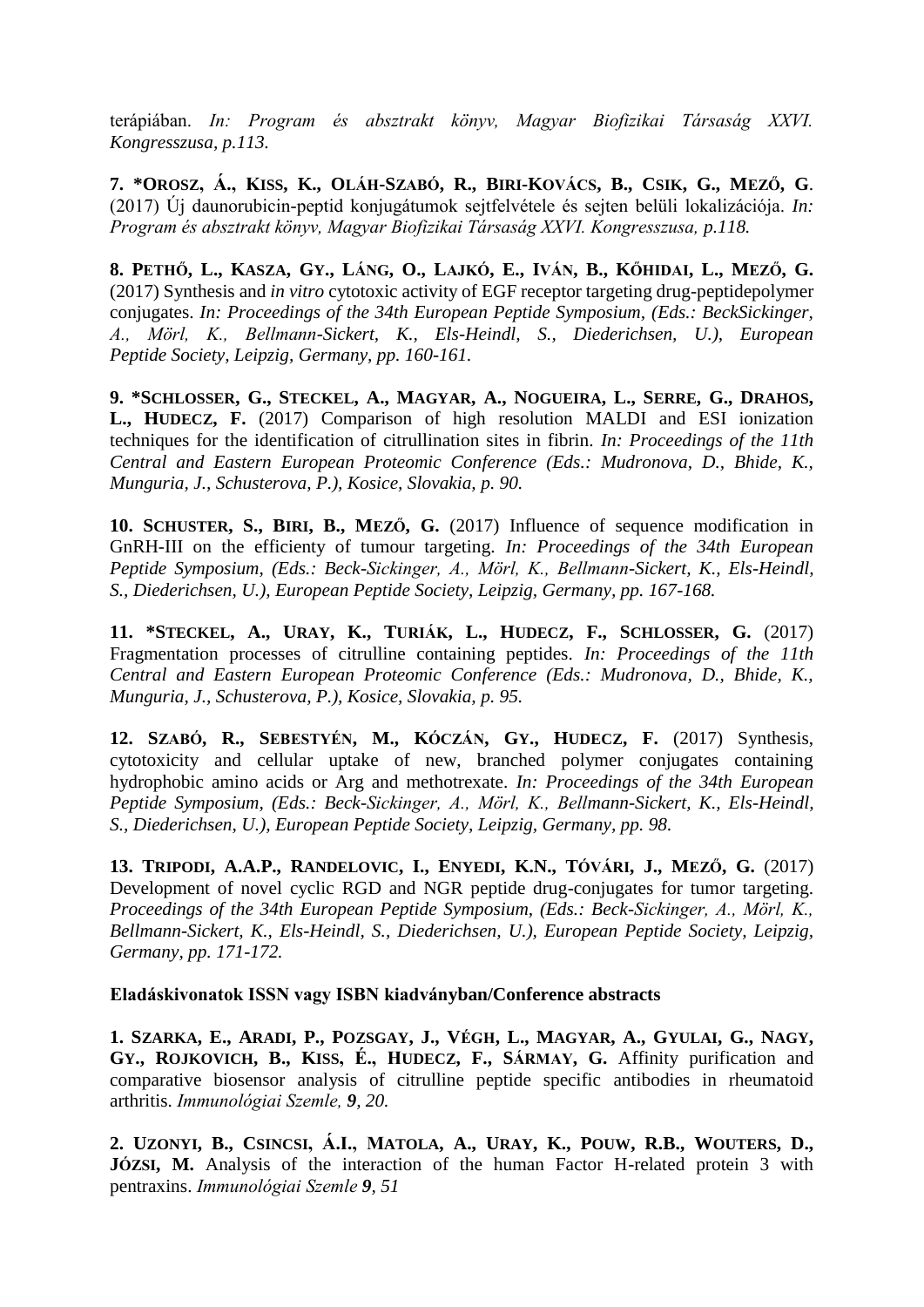**Előadások hazai és nemzetközi konferenciákon/Lectures and poster presentations**

**1. ADORJÁN, A. E., BIRI-KOVÁCS, B., BŐSZE, SZ., PETHŐ, L., MEZŐ, G**. Hatékony, HER2 receptor célpontú peptidanalóg tervezése és szerkezet-hatás vizsgálata. *MKE Vegyészkonferencia, Hajdúszoboszló, 2017. június 19-21.*

**2. BÁNÓCZI, Z., SEBESTYÉN, M., ERIKA, O., CSIK , G., KÓCZÁN, GY., SZABÓ, R., HUDECZ, F.** Peptide bioconjugates for cellular targeting. *3rd International Conference on Perspectives of Cell Signaling and Molecular Medicine, Kolkata, India, 2017. január 8-10.*

**3. BOTH, E. B., SHAO, S., XIANG, J., JÓKAINÉ SZATURA ZS., YIN, H., LIU, Y., MAGYAR, A., DERNOVICS, M.** Selenolanthionine is the main selenium species of the hyperaccumulator plant Cardamine violifolia. *11th International Symposium on Selenium in Biology and Medicine/5th International Conference on Selenium in the Environment and Human Health, Stockholm, Sweden, 2017. augusztus 13-17.*

**4. DERNOVICS, M., BOTH, E. B., JÓKAINÉ SZATURA, ZS., MAGYAR, A.** Gyakorlatba vont szelénfitoremediációs rendszer bemutatása egy kínai példán keresztül. *60. Magyar Spektrokémiai Vándorgyűlést, XIII. Környezetvédelmi Analitikai és Technológiai Konferenciát, Debrecen, 2017. augusztus 23–25.*

**5. HORVÁTI, K., GYULAI, G., KISS, É., PÁLYI, B., KIS, Z., DÁVID, S., SZABÓ, N., FODOR, K., BŐSZE, SZ.** Novel antigen-carrier system for multi-epitope subunit vaccine candidate against tuberculosis. *Modern Vaccines Adjuvants and Delivery Systems,, Porto, Portugal, 2017. szeptember 12-14.*

**6. KŐHIDAI, L., HAMADA, M., TZIAKOURI, A., LAJKÓ, E., HORVÁTI, K., MEZŐ, G., MUTO, Y., LÁNG, O.** Molecular evolution of CCL2 chemokines – Chemotactic ability of 47R, 72K and 89H pentapeptide libraries of MCP-1 in Tetrahymena. *(3rd) Hungarian Molecular Life Sciences Conference, Magyar Biokémiai Egyesület, a Magyar Genetikusok Egyesülete és a Sejt- és Fejlődésbiológiai Szakosztály, Eger, 2017. március 31 - április 2.*

**7. LAJKÓ, E., LAW, J. K-Y., SPRING, S., HEMPEL, F., LÁNG, O., MEZŐ, G., INGEBRANDT, S., KŐHIDAI, L**. Monitoring the tumor selective effects of GnRH-drug conjugates with FET- and MEA-based methods. *(3rd) Hungarian Molecular Life Sciences Conference, Magyar Biokémiai Egyesület, a Magyar Genetikusok Egyesülete és a Sejt- és Fejlődésbiológiai Szakosztály, Eger, 2017. március 31 - április 2.*

**8. LÁNG, O., DEBREI, D., KŐHIDAI, ZS., MEZŐ, G., KŐHIDAI, L**. Screening of tuftsin based oligopeptide library on model cells of oral cavity. *(3rd) Hungarian Molecular Life Sciences Conference, Magyar Biokémiai Egyesület, a Magyar Genetikusok Egyesülete és a Sejt- és Fejlődésbiológiai Szakosztály, Eger, 2017. március 31 - április 2.*

**9. MEZŐ, G.** Célzott tumorterápiára alkalmas konjugátumok tervezése és szintézise. *MKE Vegyészkonferencia, Hajdúszoboszló, 2017. június 19-21.* **10. MEZŐ, G.** Célzott tumorterápiára alkalmas hatóanyag - peptid konjugátumok fejlesztése.*"A ma innovációja a holnap gyógyszere" Magyar Kísérletes és Klinikai Farmakológiai Társaság Gyógyszerinnovációs Kongresszusa. Velence, 2017. május 7-9.*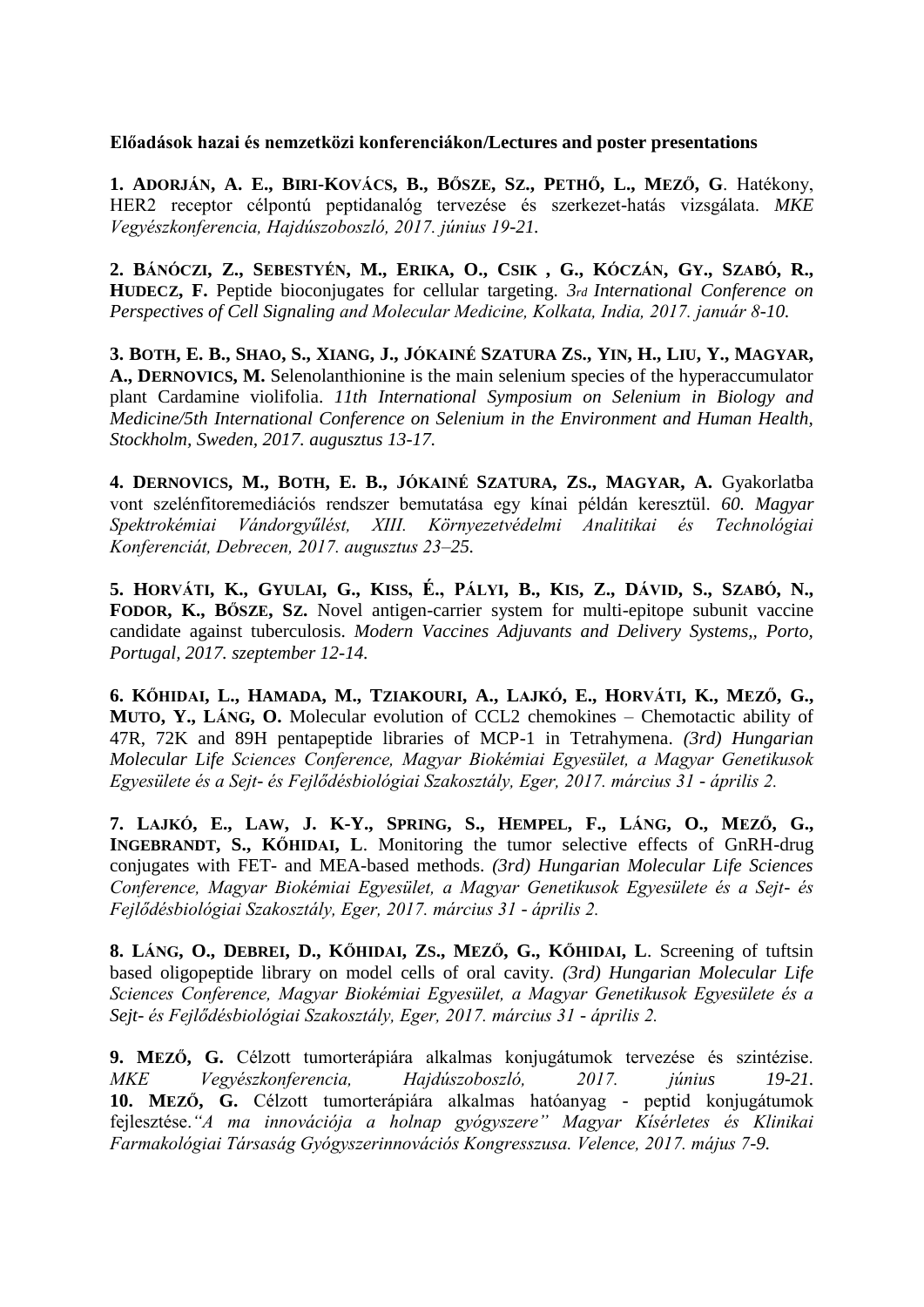**11. MEZŐ, G., NASSIMA, K., PETHŐ, L., MURÁNYI, J., BÖKÖNYI, GY., CSIK, G.** Protoporfirin tartalmú GnRH analógok tumorellenes hatásának vizsgálata fotodinamikus terápiában. *Magyar Biofizikai Társaság XXVI. Kongresszusa, Szeged, 2017. augusztus 22- 25.*

**12. OROSZ, Á., KISS, K., OLÁH-SZABÓ, R., BIRI-KOVÁCS, B., CSIK, G., MEZŐ, G.** Új daunorubicin-peptid konjugátumok sejtfelvétele és sejten belüli lokalizációja. *Magyar Biofizikai Társaság XXVI. Kongresszusa, Szeged, 2017. augusztus 22-25.*

**13. SCHLOSSER, G., STECKEL, A., MAGYAR, A., NOGUEIRA, L., SERRE, G., DRAHOS, L., HUDECZ, F.** Comparison of high resolution MALDI and ESI ionization techniques for the identification of citrullination sites in fibrin. *11th Central and Eastern European Proteomic Conference, Kosice, Slovakia, 2017. szeptember 27-29.*

**14. STECKEL, A., URAY, K., TURIÁK, L., HUDECZ, F., SCHLOSSER, G.** Fragmentation processes of citrulline-containing peptides. *11th Central and Eastern European Proteomic Conference, Kosice, Slovakia, 2017. szeptember 27-29.*

**15. SZABÓ, R., SEBESTYÉN, M., KÓCZÁN, GY., ABENGÓZAR, M. Á., RIVAS, L., HUDECZ, F.** Polylysine based branched polypeptide-methotrexate conjugates with anti-leishmanial effect. *5th European Chemical Biology Symposium Budapest 2017. július 2-4.*

**16. SZARKA, E., ARADI, P., POZSGAY, J., MAGYAR, A., GYULAI, G., NAGY, GY., ROJKOVICH, B., KISS, É., HUDECZ, F., SÁRMAY, G.** Design and functional characterization of a multi-epitope citrullin containing peptide, its recognition by B cells and autoantibodies. *4th International workshop on Clinical Therapeutic Tolerance. British Society for Immunology. Newcastle upon Tyne, UK, 2017. június 27-30.*

**17. SZARKA, E., ARADI, P., POZSGAY, J., VÉGH, L., MAGYAR, A., GYULAI, G., NAGY, GY., ROJKOVICH, B., KISS, É., HUDECZ, F., SÁRMAY, G.** Affinity purification and comparative biosensor analysis of citrulline peptide specific antibodies in rheumatoid arthritis. *Magyar Immunológiai Társaság (MIT) 46. Vándorgyűlése, Velence, 2017. október 18-20.*

**18. UZONYI, B., CSINCSI, Á. I., MATOLA, A., URAY, K., POUW, R. B., WOUTERS, D., JÓZSI, M.** Analysis of the interaction of the human Factor H-related protein 3 with pentraxins. *MIT 46. Vándorgyűlése, Velence, 2017. október 18-20.*

**Előadások hazai munkabizottsági ülésen, hazai vagy külföldi intézményben 1. ALEXA, A., BÁNÓCZI, Z.** Fehérje-fehérje kölcsöngatást gátló peptid *in vivo* hatásának tanulmányozása sejtpenetráló konjugátumok alkalmazásával. *MedInProt 6. konferencia, Budapest, 2017. április 22.*

**2. BARANYAI, ZS., KRÁTKÝ, M., VOSÁTKA, R., SZABÓ, N., DÁVID, S., STOLAŘÍKOVÁ, J., VINSOVÁ, J., BŐSZE, SZ**. Zsírsavakkal módosított antimikobakteriális hatóanyag-peptid konjugátumok. *MTA Peptidkémiai Munkabizottság, Balatonszemes, 2017. május 29-31.*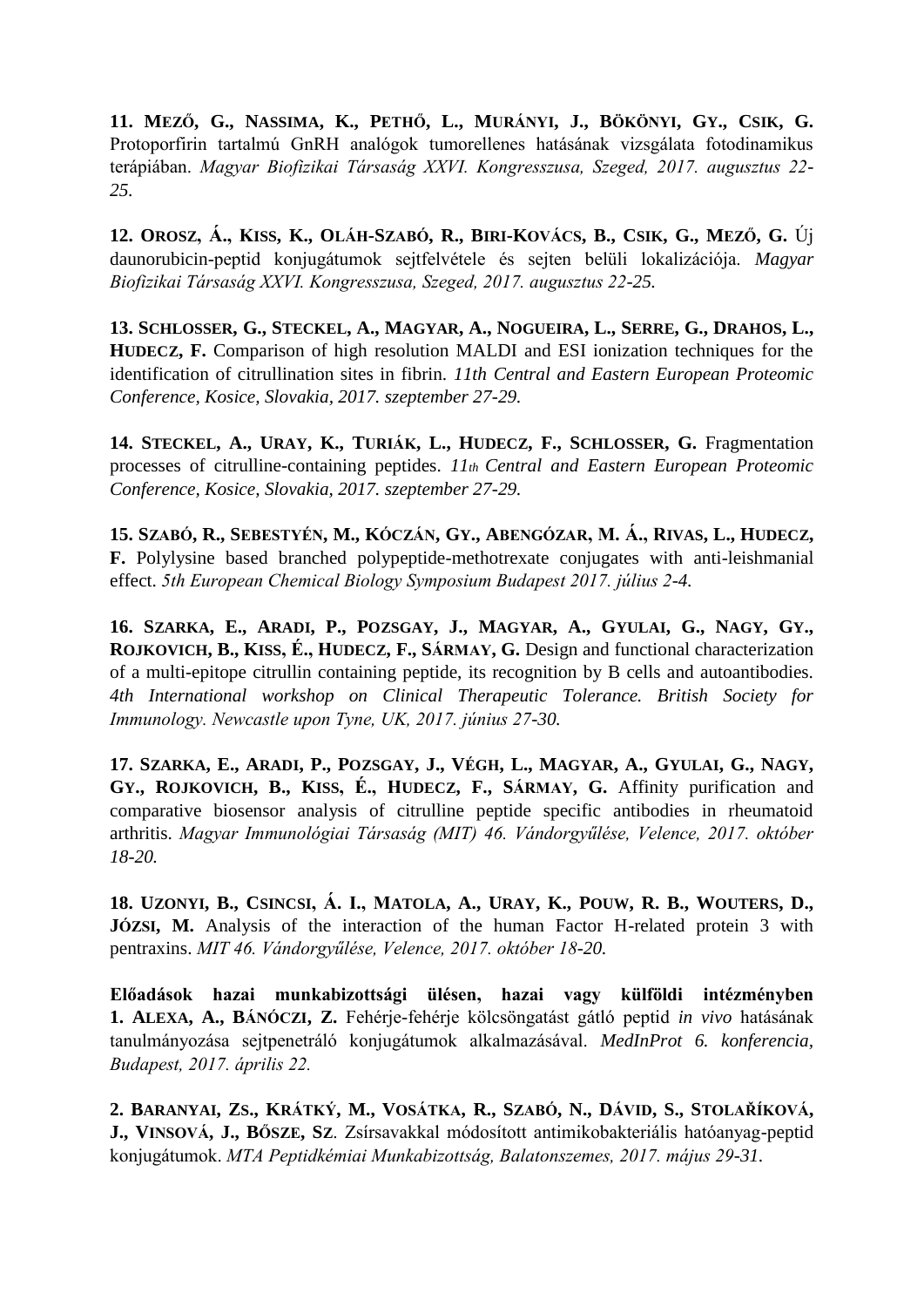**3. BENYHE, S., BOJNIK, E., BABOS, F., MAGYAR, A.** Kecsege nociceptin: filogenezis, szintézis, hatástan. *MTA Peptidkémiai Munkabizottság, Balatonszemes, 2017. május 29-31.*

**4. BŐSZE, SZ., GYULAI, G., KESZTHELYI, T.** Peptid konjugátumot tartalmazó nanorészecskék membránaffinitásának összegfrekvencia-keltési spektroszkópiai vizsgálata membránmodellek alkalmazásával. *MedInProt 6. Konferencia, ELTE Kémiai Intézet, 2017. április 22.*

**5. BŐSZE, SZ., HORVÁTI, K., BEKE-SOMFAI, T., ZSILA, F.** Antituberkulotikus hatású vegyületek és humán α1-savas glikoprotein kölcsönhatásának spektroszkópiai vizsgálata. *MedInProt 6. Konferencia, ELTE Kémiai Intézet, 2017. április 22.*

**6. BŐSZE, SZ., HUDECZ, F., URAY, K.** Herpes simplex vírus-1 gD glikoproteinjéből származó peptidek mint potenciális hatóanyag hordozók. *MTA Peptidkémiai Munkabizottság, Balatonszemes, 2017. május 29-31.*

**7. ENYEDI, K.N., TÓTH, SZ., SZAKÁCS, G., MEZŐ, G.** Tumor angiogenezisben és metasztázisben szerepet játszó receptorok célzott támadása peptid – hatóanyag konjugátumokkal. *Chemotaxis Workshop, Budapest, 2017. június 6.*

**8. ERDEI, I. A., SZŰCS, E., ZÁDOR, F., ÖTVÖS, F., BORBÉLY, A., MAGYAR, A., ALKHRASANI, M., BENYHE, S**. Újonnan szintetizált nociceptin hibrid peptidek *in vitro* farmakológiai jellemzése. *MTA Peptidkémiai Munkabizottság, Balatonszemes, 2017. május 29-31.*

**9. GÓGL, G., SCHLOSSER, G**. Az RSK1 C-terminális auto-foszforilációjának tanulmányozása tömegspektrometria segítségével. *MedInProt 6. Konferencia, ELTE Kémiai Intézet, 2017. április 22.*

**10. GYULAI, G., HORVÁTI, K., BŐSZE, SZ., KISS, É., KESZTHELYI, T**. Peptid konjugátumot tartalmazó nanorészecskék membránaffinitásának vizsgálata modellrendszereken. *MedInProt 6. Konferencia, ELTE Kémiai Intézet, 2017. április 22.*

**11. HORVÁTI, K., BACSA, B., MLINKÓ, T., BŐSZE, SZ**. Membrán aktív kationos peptidek sejtbejutásának, hemolitikus aktivitásának, citotoxicitá-sának és antimikrobiális hatásának összehasonlító vizsgálata. *MTA Peptidkémiai Munkabizottság, Balatonszemes, 2017. május 29-31.*

**12. HORVÁTI, K., FODOR, K., PÁLYI, B., KIS, Z., BALKA, GY., DÁVID, S., SZABÓ, N., BŐSZE, SZ**. *In vitro* és *in vivo* kísérleti rendszerek az antituberkulotikum fejlesztésben. *MTA Peptidkémiai Munkabizottság, Balatonszemes, 2017. május 29-31.*

**13. HORVÁTI, K., SZIGETI, K., VOSZKA, I., KÓSA, N., KISS, É., GYULAI, G., BŐSZE, SZ**. Peptid-alapú hatóanyagszállító rendszerek biodisztribúciójának MRI vizsgálata. *MedInProt 6. Konferencia, ELTE Kémiai Intézet, 2017. április 22.*

**14. HUDECZ, F**. Synthesis and functional properties of peptide conjugates. *Cancer*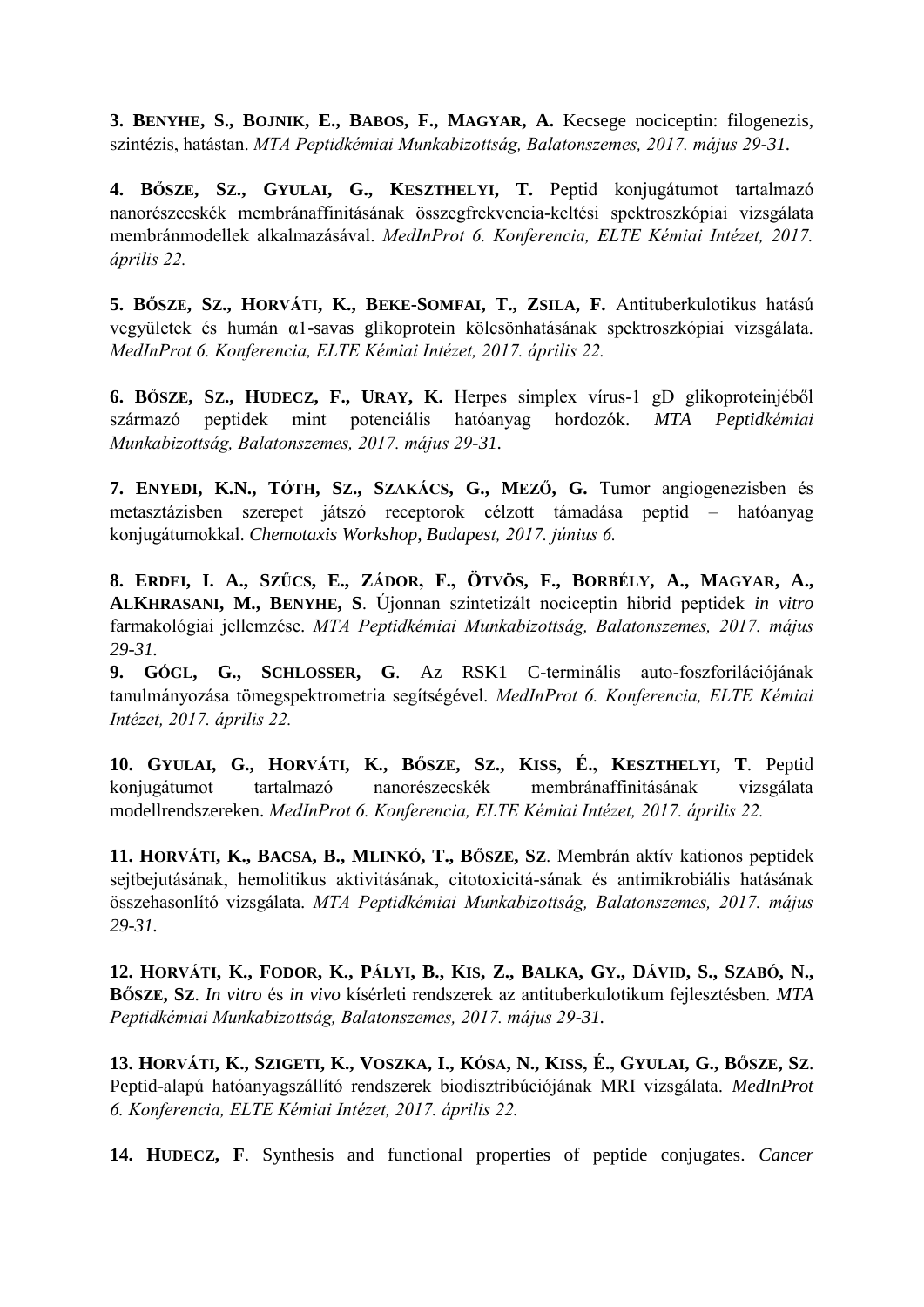*Research Unit, Post Graduate Department of Botany, Vivekananda Centenary Collage, Ramakrishna Mission Kolkata, India, 2017. január 10.*

**15. HUDECZ, F**. Természettudósnak lenni. *Tehetségtábor V.* - *ELTE Eötvös Collegium, Budapest, 2017. január 27.*

**16. HUDECZ, F**. Kutatónak lenni a XXI. században. *VI. Eötvös Természettudományos Tábor, ELTE Eötvös Collegium, Budapest, 2017. július 24-30.*

**17. HUDECZ, F**. Mesterséges antigének, szintetikus vakcinák. Alkímia ma. *ELTE TTK Kémiai Intézet, 2017. február 16.*

**18. HUDECZ, F**. Peptid/fehérje biokonjugátumok: tervezés, szintézis és *jellemzés MTAMKE Bioanalitikai Munkabizottság, Budapest 2017. május 4-5.*

**19. HUDECZ, F**. Hogyan befolyásolja a primer szerkezet elágazó láncú polipeptidek térszerkezetét és konjugátumaik *in vivo* biodisztribucióját, *in vitro* sejtfelvételét? *MTA Oláh György 90 éves ünnepi tudományos ülés, Budapest 2017. május 3.*

**20. KAPUVÁRI, B., SCHUSTER, S., RANĐELOVIĆ, I., TÓVÁRI, J., VINCZE, B., MEZŐ, G**. Antraciklin tartalmú tumorellenes biokonjugátumok tesztelése, humán xenograft alapú különböző típusú *in vivo* orthotopikus rendszerekben. *MTA Peptidkémiai Munkabizottság, Balatonszemes, 2017. május 29-31.*

**21. KHOROLSUREN, Z., LÁNG, O., PÁLLINGER, E., FÖLDES, A., HORVÁTI, K., MEZŐ, G., VÁG, J., KŐHIDAI, L**. Effects of novel synthetic polypeptides containing 'cycloRGD' sequences - on PDLSC functional characterization. *Chemotaxis Workshop, Budapest, 2017. június 6.*

**22. KISS, K., SZABÓ, R., KOVÁCS-BIRI, B., OROSZ, Á., MEZŐ, G**. Lehetőségek a tumorspecifikus irányító peptidek hatékonyságának növelésére. *Chemotaxis Workshop, Budapest, 2017. június 6.*

**23. KÓCZÁN, GY**. A pirotechnika vegyész szemmel. Alkímia ma. *ELTE TTK Kémiai Intézet, Budapest, 2017. december 7.*

**24. KŐHIDAI, L., HAMADA, M., TZIAKOURI, A., LAJKÓ, E., HORVÁTI, K., MEZŐ, G., MUTO, Y., LÁNG, O.** A CC-kemokinek (CCL2-CCR2) molekuláris evolúciója – A 47R, 72K és a GAG-kötő 89H pentapeptid szekvenciák jelentőségének vizsgálata *Tetrahymena* modellen. *Chemotaxis Workshop, Budapest, 2017. június 6.*

**25. LAJKÓ, E., HEGEDŰS, R., MEZŐ, G., KŐHIDAI, L.** Különböző GnRH származékokat tartalmazó konjugátumok apoptózist indukáló hatásának összehasonlító vizsgálata. *MTA Peptidkémiai Munkabizottság, Balatonszemes, 2017. május 29-31.*

**26. LAJKÓ, E., SPRING, S., LÁNG, O., INGEBRANDT, S., MEZŐ, G., KŐHIDAI, L.** Rövid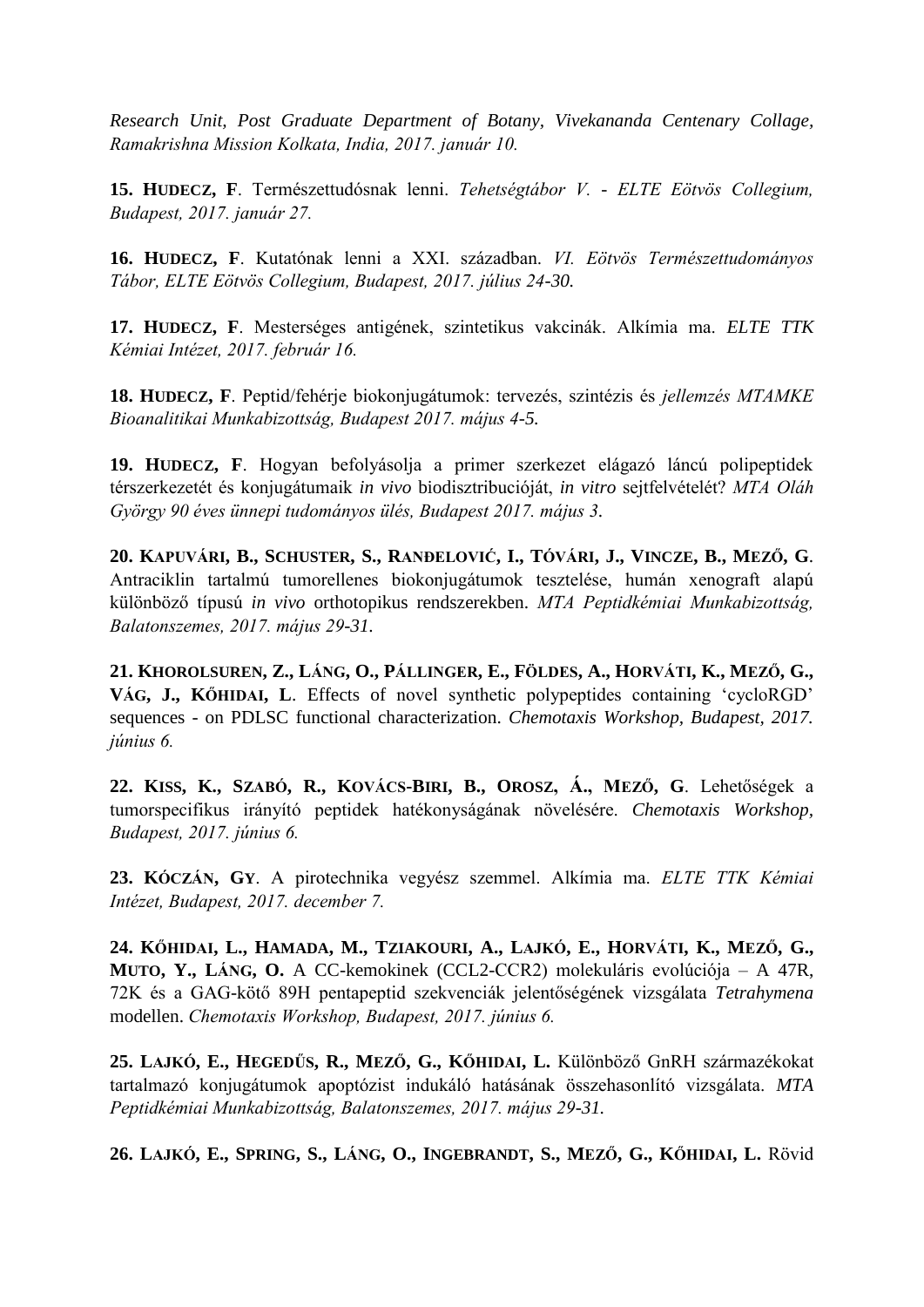szénláncú zsírsavakkal módosított GnRH-III származokék targetáló hatásának összehasonlítása melanóma sejtvonalon. *Chemotaxis Workshop, Budapest, 2017. június 6.* **27. LÁNG, O., KHOROLSUREN, Z., KŐHIDAI, ZS., FÖLDES, A., VARGA, G., VÁG, J., MEZŐ, G., KŐHIDAI L**. Poli-L-lizin származékok alkalmazása dentális célsejteken. *MTA Peptidkémiai Munkabizottság, Balatonszemes, 2017. május 29-31.*

**28. MEZŐ, G.** Gyógyszerkutatás a kutató szemszögéből. *Alkímia ma. ELTE TTK Kémiai Intézet, Budapest, 2017. november 23.*

**29. MEZŐ, G.** Magas mortalitású tumoros betegségek célzott kezelésére alkalmas biokonjugátumok és moduljaik fejlesztése. *MedInProt 6. Konferencia, ELTE Kémiai Intézet, 2017. április 22.*

**30. MEZŐ, G., NASSIMA, K., PETHŐ, L., MURÁNYI, J., BÖKÖNYI, GY., CSÍK, G.** Protoporfirin tartalmú GnRH analógok szintézise és tumorellenes hatásuk vizsgálata fotodinamikus terápiában. *MTA Peptidkémiai Munkabizottság, Balatonszemes, 2017. május 29- 31.*

**31. PERCZEL, A., LÁNG, A., JÁKLI, I., KARANCSI MENYHÁRD, D., MEZŐ, G.** Egy spontán végbemenő SN reakció volna a fehérjék Achilles-sarka? *MTA Oláh György 90 éves ünnepi tudományos ülés, Budapest 2017. május 3.*

**32. POLGÁR, L., LAJKÓ, E., SOÓS, P., LÁNG, O., MANEA, M., MEZŐ, G., HUDECZ, F., MERKELY, B., KŐHIDAI, L**. Drug-targeting és csökkent cardiotoxicitás - Doxorubicin, daunorubicin és methotrexate alapú GnRH-konjugátumok citotoxikus hatásai humán *cardiomyocyta* és *endothel* célsejteken. a) *MTA Peptidkémiai Munkabizottság, Balatonszemes, 2017. május 29 - 31.* b) *Chemotaxis Workshop, Budapest, 2017. június 6.*

**33. SCHLOSSER, G.** Peptidek LC-MS/MS karakterisztikájának javítása fluoros kémiai módosítással, proteomikai alkalmazásokhoz. *MedInProt 6. Konferencia, ELTE Kémiai Intézet, 2017. április 22.*

**34. SCHUSTER, S., BIRI-KOVÁCS, B., SZEDER, B., BUDAY, L., GENNARI, C., MEZŐ, G.** Development of novel GnRH-III based drug delivery systems as potential anticancer drugs. *MTA Peptidkémiai Munkabizottság, Balatonszemes, 2017. május 29-31.*

**35. SEBESTYÉN, M., SZABÓ, R., ABENGÓZAR, M.A., RIVAS, L., HUDECZ, F.** Leishmania ellenes hatású metotrexát-polipeptid konjugátumok. *MTA Peptidkémiai Munkabizottság, Balatonszemes, 2017. május 29-31.*

**36. SZABÓ, I., DÓKUS, E. L., SHOKO, I., BŐSZE, SZ., HUDECZ, F., FUTAKI, S., BÁNÓCZI, Z.** Oligoarginin származékok, mint sejtpenetráló peptide. *MTA Peptidkémiai Munkabizottság, Balatonszemes, 2017. május 29-31.*

**37. SZARKA, E., ARADI, P., POZSGAY, J., MAGYAR, A., GYULAI, G., NAGY, GY., ROJKOVICS, B., KISS, É., HUDECZ, F., SÁRMAY, G.** Citrullin tartalmú multi-epitóp peptid tervezése, felismerése rheumatoid arthritis-ben B sejt receptorok és autoantitestek által és